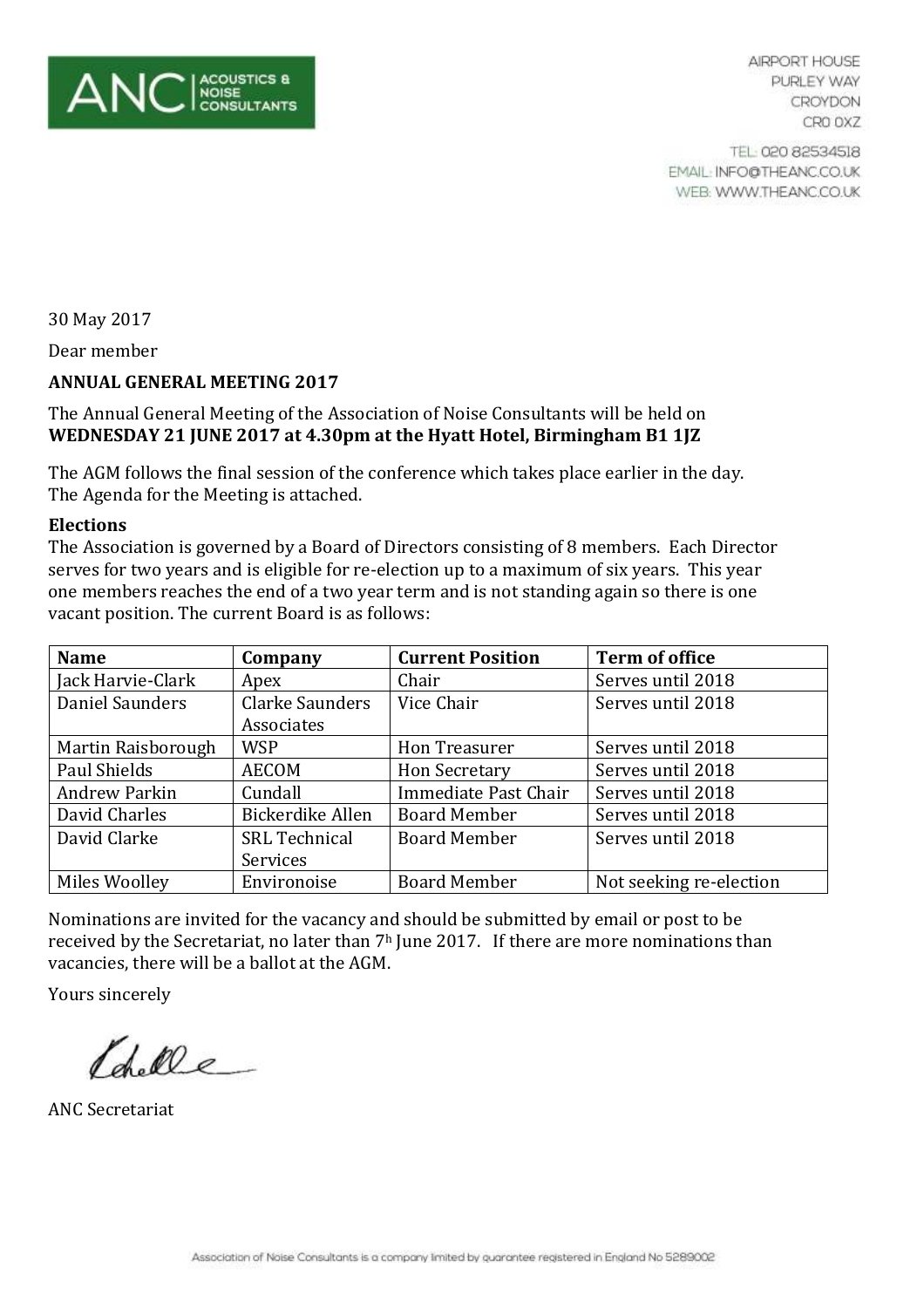

AIRPORT HOUSE PURLEY WAY CROYDON CRO OXZ

TEL: 020 82534518 EMAIL: INFO@THEANC.CO.UK WEB: WWW.THEANC.CO.UK

# **ASSOCIATION OF NOISE CONSULTANTS**

# **13th ANNUAL GENERAL MEETING**

# **Wednesday 21st June 2017**

**4.30pm**

# **Symphony Ballroom, Hyatt Hotel, Birmingham B1 1JZ**

# **AGENDA**

- 1. Welcome
- 2. Apologies for absence
- 3. Minutes of previous meeting
- 4. Chair's Report
- 5. Accounts for period to 31 December 2016
- 6. Appointment of Auditors
- 7. Amendment to Code of Ethics
- 8. Election of Board Member 2017-2019
- 9. Appointment of Committees
- 10. Any Other Business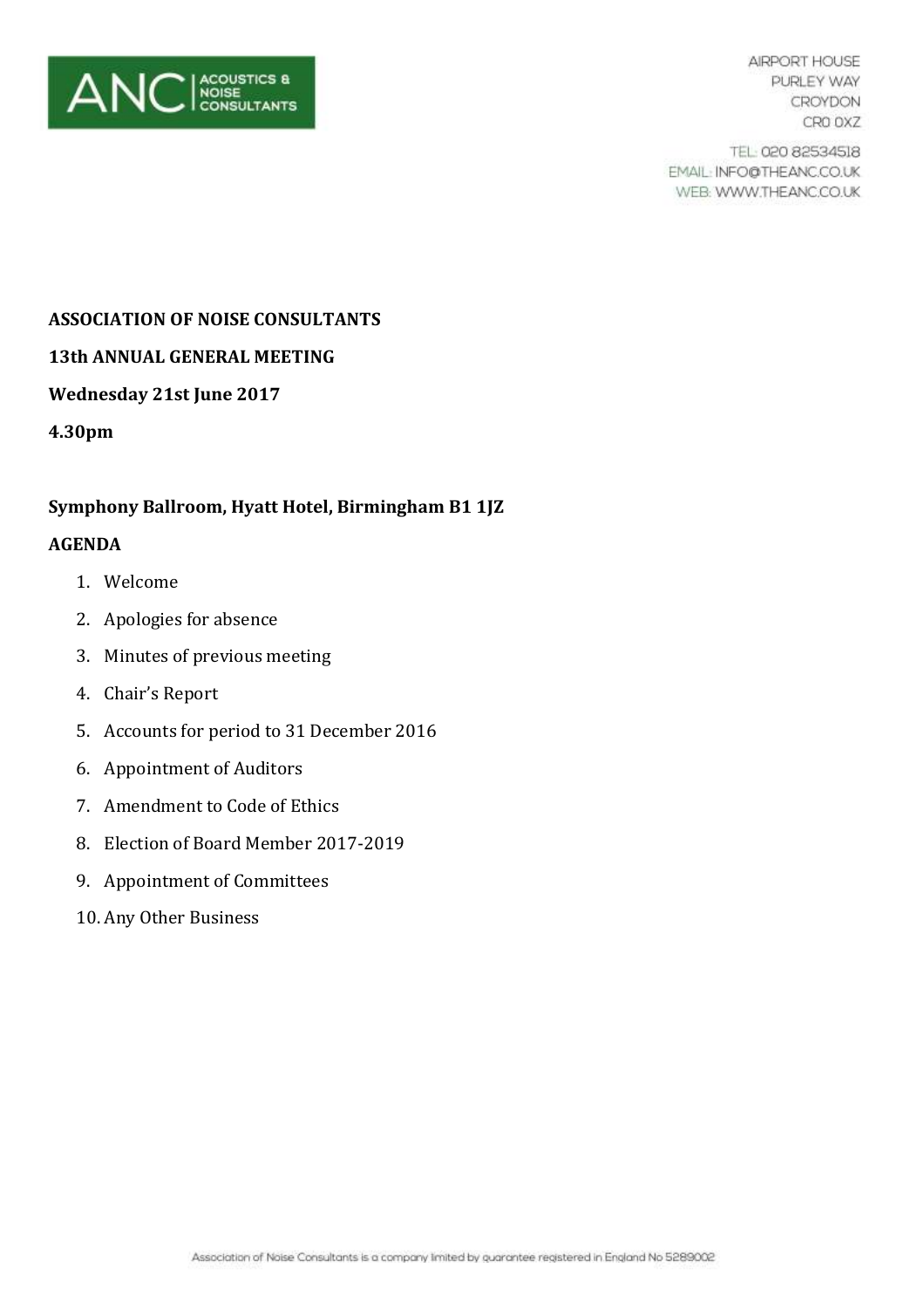|                | ANC ACOUSTICS &                                                                                                                                                                                                                                                                                                                                                                                                                                                                                                                                                              | Minutes of the 12 <sup>th</sup> Annual General Meeting<br>held at 4.30pm on 29 June 2016<br>at Crowne Plaza, Birmingham                                                                                                                                                                                                                                                                                                                                                                                        |  |
|----------------|------------------------------------------------------------------------------------------------------------------------------------------------------------------------------------------------------------------------------------------------------------------------------------------------------------------------------------------------------------------------------------------------------------------------------------------------------------------------------------------------------------------------------------------------------------------------------|----------------------------------------------------------------------------------------------------------------------------------------------------------------------------------------------------------------------------------------------------------------------------------------------------------------------------------------------------------------------------------------------------------------------------------------------------------------------------------------------------------------|--|
|                | Peter Hepworth (President)<br>Andy Parkin (Chair)                                                                                                                                                                                                                                                                                                                                                                                                                                                                                                                            | <b>Hepworth Acoustics</b><br>Cundall                                                                                                                                                                                                                                                                                                                                                                                                                                                                           |  |
|                | Phil Dunbavin (Past Chair)<br>Jack Harvie-Clark (Board Member)                                                                                                                                                                                                                                                                                                                                                                                                                                                                                                               | Philip Dunbavin & Partner<br>Apex                                                                                                                                                                                                                                                                                                                                                                                                                                                                              |  |
|                | Dan Saunders (Secretary)<br>Miles Woolley (Board Member)                                                                                                                                                                                                                                                                                                                                                                                                                                                                                                                     | <b>Clarke Saunders</b><br>Environoise                                                                                                                                                                                                                                                                                                                                                                                                                                                                          |  |
|                | Robert Osborne                                                                                                                                                                                                                                                                                                                                                                                                                                                                                                                                                               | Administration Services Ltd (ASL)                                                                                                                                                                                                                                                                                                                                                                                                                                                                              |  |
|                | And 34 representatives of member companies                                                                                                                                                                                                                                                                                                                                                                                                                                                                                                                                   |                                                                                                                                                                                                                                                                                                                                                                                                                                                                                                                |  |
| 1              | <b>WELCOME</b>                                                                                                                                                                                                                                                                                                                                                                                                                                                                                                                                                               |                                                                                                                                                                                                                                                                                                                                                                                                                                                                                                                |  |
|                | The President welcomed members to the meeting.                                                                                                                                                                                                                                                                                                                                                                                                                                                                                                                               |                                                                                                                                                                                                                                                                                                                                                                                                                                                                                                                |  |
| $\overline{2}$ | <b>APOLOGIES</b>                                                                                                                                                                                                                                                                                                                                                                                                                                                                                                                                                             |                                                                                                                                                                                                                                                                                                                                                                                                                                                                                                                |  |
|                | (Treasurer).                                                                                                                                                                                                                                                                                                                                                                                                                                                                                                                                                                 | Apologies for absence were noted, including Richard Greer (Vice Chair), and Martin Raisborough                                                                                                                                                                                                                                                                                                                                                                                                                 |  |
| $\mathbf{3}$   | <b>MINUTES OF PREVIOUS MEETING</b>                                                                                                                                                                                                                                                                                                                                                                                                                                                                                                                                           |                                                                                                                                                                                                                                                                                                                                                                                                                                                                                                                |  |
|                | The Minutes of the AGM held on 24 <sup>th</sup> June 2015 were approved.                                                                                                                                                                                                                                                                                                                                                                                                                                                                                                     |                                                                                                                                                                                                                                                                                                                                                                                                                                                                                                                |  |
| 4              | <b>CHAIRMAN'S REPORT</b>                                                                                                                                                                                                                                                                                                                                                                                                                                                                                                                                                     |                                                                                                                                                                                                                                                                                                                                                                                                                                                                                                                |  |
|                | Andy Parkin commented that it had been a busy year with a range of different activities including the<br>ProPG consultation, the launch of SITRI (Sound Insulation Testing Register Ireland) and the formation<br>of the Acoustic Ventilation and Overheating Group. There had been a good attendance at the bi-<br>monthly meetings. He thanked those who had provided conference presentations and also Robert<br>Osborne and Claire Kelly for organising the event. This was his final AGM as chair and he thanked<br>everyone for their support over the last two years. |                                                                                                                                                                                                                                                                                                                                                                                                                                                                                                                |  |
|                | Two members of the board were stepping down, firstly Phil Dunbavin who had done so much for the<br>association over many years, and secondly Richard Greer who had offered wise counsel on a number<br>of occasions.                                                                                                                                                                                                                                                                                                                                                         |                                                                                                                                                                                                                                                                                                                                                                                                                                                                                                                |  |
|                | In the absence of any questions or comments, the report was approved.                                                                                                                                                                                                                                                                                                                                                                                                                                                                                                        |                                                                                                                                                                                                                                                                                                                                                                                                                                                                                                                |  |
| $5\phantom{1}$ | <b>TREASURER'S REPORT</b>                                                                                                                                                                                                                                                                                                                                                                                                                                                                                                                                                    |                                                                                                                                                                                                                                                                                                                                                                                                                                                                                                                |  |
|                | In the absence of the Martin Raisborough, it was noted that the annual accounts were circulated with<br>the AGM papers. The funding provided to SITRI was noted and was expected to be converted to a<br>loan in due course. The accounts were approved.                                                                                                                                                                                                                                                                                                                     |                                                                                                                                                                                                                                                                                                                                                                                                                                                                                                                |  |
| 6              | <b>APPOINTMENT OF AUDITORS</b>                                                                                                                                                                                                                                                                                                                                                                                                                                                                                                                                               |                                                                                                                                                                                                                                                                                                                                                                                                                                                                                                                |  |
|                | appointment.                                                                                                                                                                                                                                                                                                                                                                                                                                                                                                                                                                 | It was noted that the Board had retendered the audit recognising that the auditors had been in place<br>for eight years. Following receipt of three quotes they had renegotiating the fee with Saffery<br>Champness and proposed reappointment. They were aware that the Improvement Committee had<br>suggested that a change of auditor was appropriate due to the period of time they had been in place<br>and appreciated the reasoning behind this. The board would review the position and consider a new |  |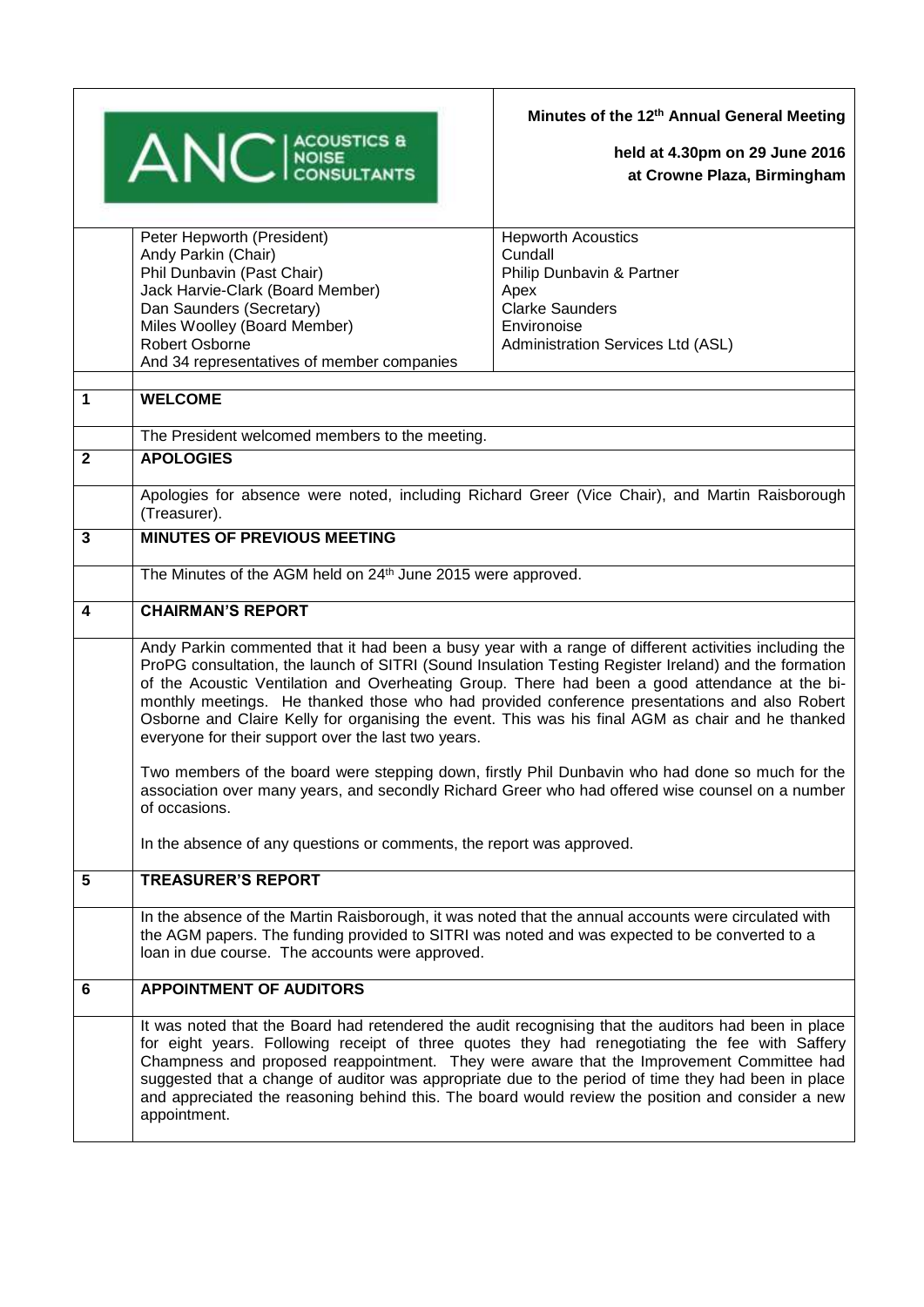| $\overline{7}$  | <b>CODE OF ETHICS</b>                                                                                                                                                                                                                                                                                                                                                                                                                                                                                                                                                                                                                                                                                                         |                         |                      |  |  |
|-----------------|-------------------------------------------------------------------------------------------------------------------------------------------------------------------------------------------------------------------------------------------------------------------------------------------------------------------------------------------------------------------------------------------------------------------------------------------------------------------------------------------------------------------------------------------------------------------------------------------------------------------------------------------------------------------------------------------------------------------------------|-------------------------|----------------------|--|--|
|                 | The proposed updating of the Code had been discussed at the January Company meeting and was                                                                                                                                                                                                                                                                                                                                                                                                                                                                                                                                                                                                                                   |                         |                      |  |  |
|                 | outlined in the papers circulated for the AGM. It brought the Code up to date and in line with current                                                                                                                                                                                                                                                                                                                                                                                                                                                                                                                                                                                                                        |                         |                      |  |  |
|                 | practice. The changes were approved.                                                                                                                                                                                                                                                                                                                                                                                                                                                                                                                                                                                                                                                                                          |                         |                      |  |  |
| 8               | <b>ELECTION OF BOARD MEMBERS 2016/18</b>                                                                                                                                                                                                                                                                                                                                                                                                                                                                                                                                                                                                                                                                                      |                         |                      |  |  |
|                 | <b>Name</b>                                                                                                                                                                                                                                                                                                                                                                                                                                                                                                                                                                                                                                                                                                                   | Company                 | <b>Position</b>      |  |  |
|                 | Jack Harvie-Clark                                                                                                                                                                                                                                                                                                                                                                                                                                                                                                                                                                                                                                                                                                             | Apex                    | Chair                |  |  |
|                 | <b>Daniel Saunders</b>                                                                                                                                                                                                                                                                                                                                                                                                                                                                                                                                                                                                                                                                                                        | <b>Clarke Saunders</b>  | Vice Chair           |  |  |
|                 | Martin Raisborough                                                                                                                                                                                                                                                                                                                                                                                                                                                                                                                                                                                                                                                                                                            | <b>WSP</b>              | Hon Treasurer        |  |  |
|                 | <b>Paul Shields</b>                                                                                                                                                                                                                                                                                                                                                                                                                                                                                                                                                                                                                                                                                                           | Aecom                   | Hon Secretary        |  |  |
|                 | <b>Andrew Parkin</b>                                                                                                                                                                                                                                                                                                                                                                                                                                                                                                                                                                                                                                                                                                          | Cundall                 | Immediate Past Chair |  |  |
|                 | <b>David Charles</b>                                                                                                                                                                                                                                                                                                                                                                                                                                                                                                                                                                                                                                                                                                          | <b>Bickerdike Allen</b> | <b>Board Member</b>  |  |  |
|                 | David Clarke                                                                                                                                                                                                                                                                                                                                                                                                                                                                                                                                                                                                                                                                                                                  | <b>SRL</b>              | <b>Board Member</b>  |  |  |
|                 | The above nominations for the board were approved.                                                                                                                                                                                                                                                                                                                                                                                                                                                                                                                                                                                                                                                                            |                         |                      |  |  |
| 9               | <b>APPOINTMENT OF COMMITTEES</b>                                                                                                                                                                                                                                                                                                                                                                                                                                                                                                                                                                                                                                                                                              |                         |                      |  |  |
| $\overline{10}$ | It was noted that there were now four standing committees:<br>Certification Committee (Chair - Jonty Stewart)<br>$\bullet$<br>Membership Steering Committee (Chair - David Watts)<br>$\bullet$<br>Good Practice Committee (Chair - Colin Cobbing)<br>$\bullet$<br>Improvement Committee (Chair - Rob Adnitt).<br>$\bullet$<br>It was noted that there might need to be some repurposing of one or two of the committees during the<br>year to reflect what they now covered. There were always opportunities for additional people to join<br>committees and anyone interested should contact Robert Osborne.                                                                                                                 |                         |                      |  |  |
|                 | <b>ANY OTHER BUSINESS</b>                                                                                                                                                                                                                                                                                                                                                                                                                                                                                                                                                                                                                                                                                                     |                         |                      |  |  |
|                 | Sue Bird MBE: The chair congratulated Sue on her well-deserved recognition in the honours list which<br>also highlighted acoustics to a wider community.<br>Retiring Chair: Andy Parkin was thanked for his contribution as chair and for initiating the awards<br>which were now in their fourth year and provided a fantastic showcase for the work which ANC<br>members undertook.<br>Vote of Thanks: The work of the board and committee chairs was recognised and thanks were<br>recorded to Robert Osborne and the team at ASL for their work.<br>Reserves: it was noted that funding was available for projects and research activities.<br>There being no further business the President declared the meeting closed. |                         |                      |  |  |
|                 |                                                                                                                                                                                                                                                                                                                                                                                                                                                                                                                                                                                                                                                                                                                               |                         |                      |  |  |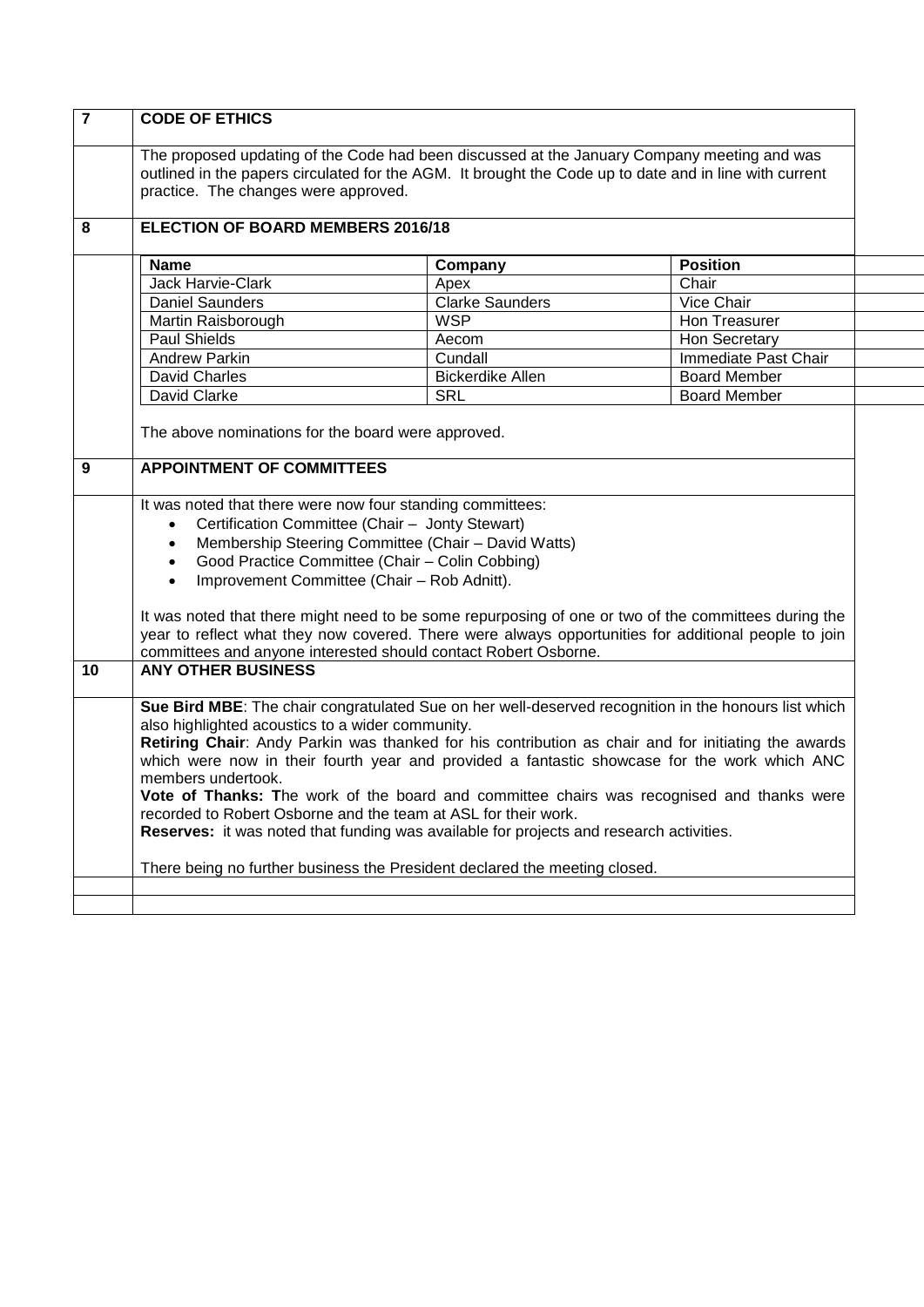**Company Registration No. 05289002 (England and Wales)**

**The Association of Noise Consultants**

**A Company Limited by Guarantee**

**Annual report and financial statements for the year ended 31 December 2016**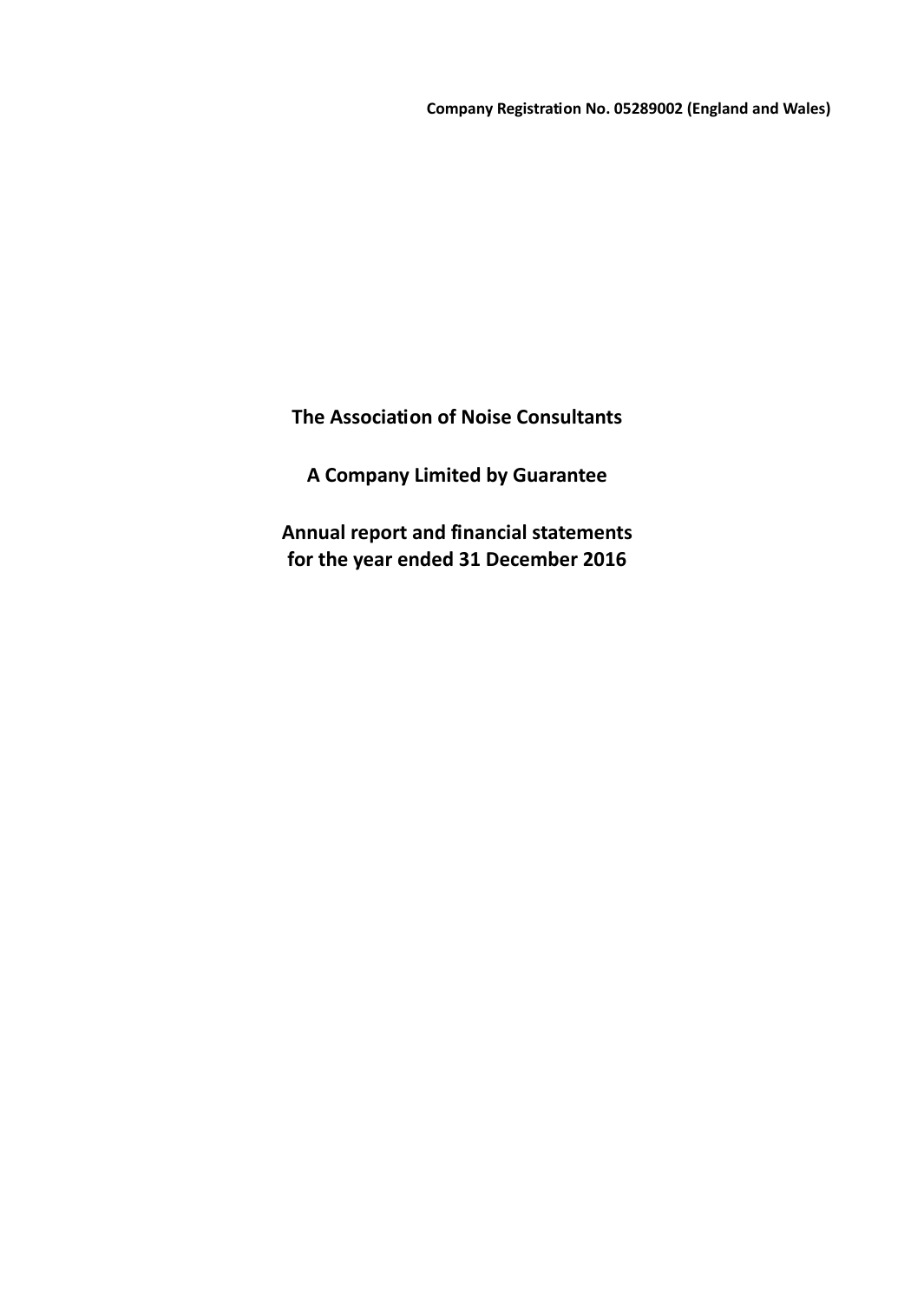**The Association of Noise Consultants A Company Limited by Guarantee Company information**

| <b>Directors</b>            | Jack Harvie-Clark<br><b>Andrew Parkin</b><br>Martin Raisborough<br>Miles Woolley<br><b>Daniel Saunders</b><br><b>David Charles</b><br><b>Paul Shields</b><br>David Clarke | (Appointed 29 June 2016)<br>(Appointed 29 June 2016)<br>(Appointed 29 June 2016) |
|-----------------------------|---------------------------------------------------------------------------------------------------------------------------------------------------------------------------|----------------------------------------------------------------------------------|
|                             |                                                                                                                                                                           |                                                                                  |
| <b>Company number</b>       | 05289002                                                                                                                                                                  |                                                                                  |
| <b>Registered office</b>    | 19 Omega Business Village<br><b>Thurston Road</b><br>Northallerton<br><b>DL6 2NJ</b>                                                                                      |                                                                                  |
| <b>Independent auditors</b> | Saffery Champness LLP<br>St John's Court<br><b>Easton Street</b><br>High Wycombe<br><b>HP11 1JX</b>                                                                       |                                                                                  |
| <b>Business address</b>     | <b>Airport House</b><br>Purley Way<br>Croydon<br>CRO OXZ                                                                                                                  |                                                                                  |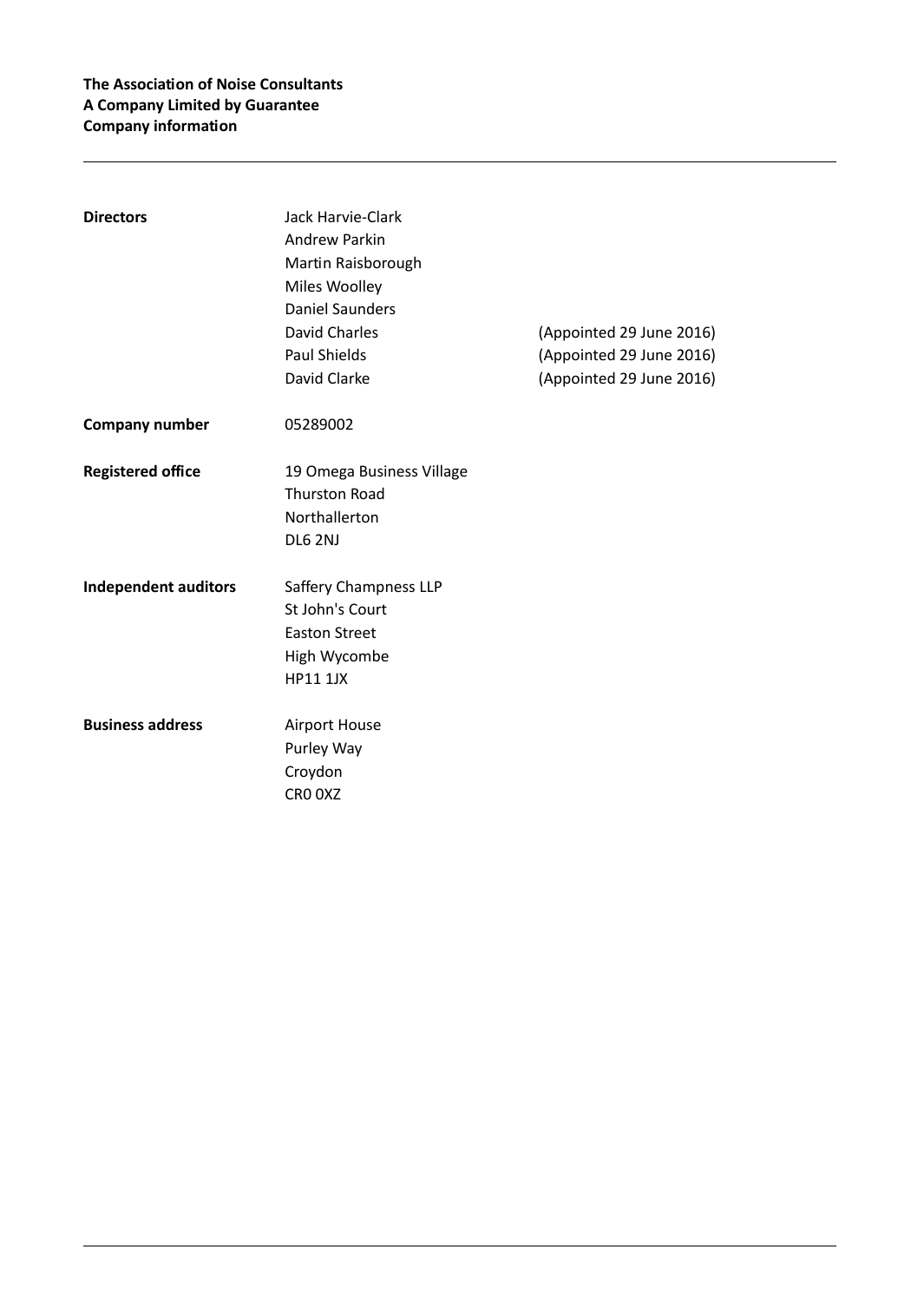|                                           | Page    |
|-------------------------------------------|---------|
| Directors' report                         | $1 - 2$ |
| Independent auditors' report              | $3 - 4$ |
| Statement of income and retained earnings | 5       |
| Statement of financial position           | 6       |
| Notes to the financial statements         | 7 - 10  |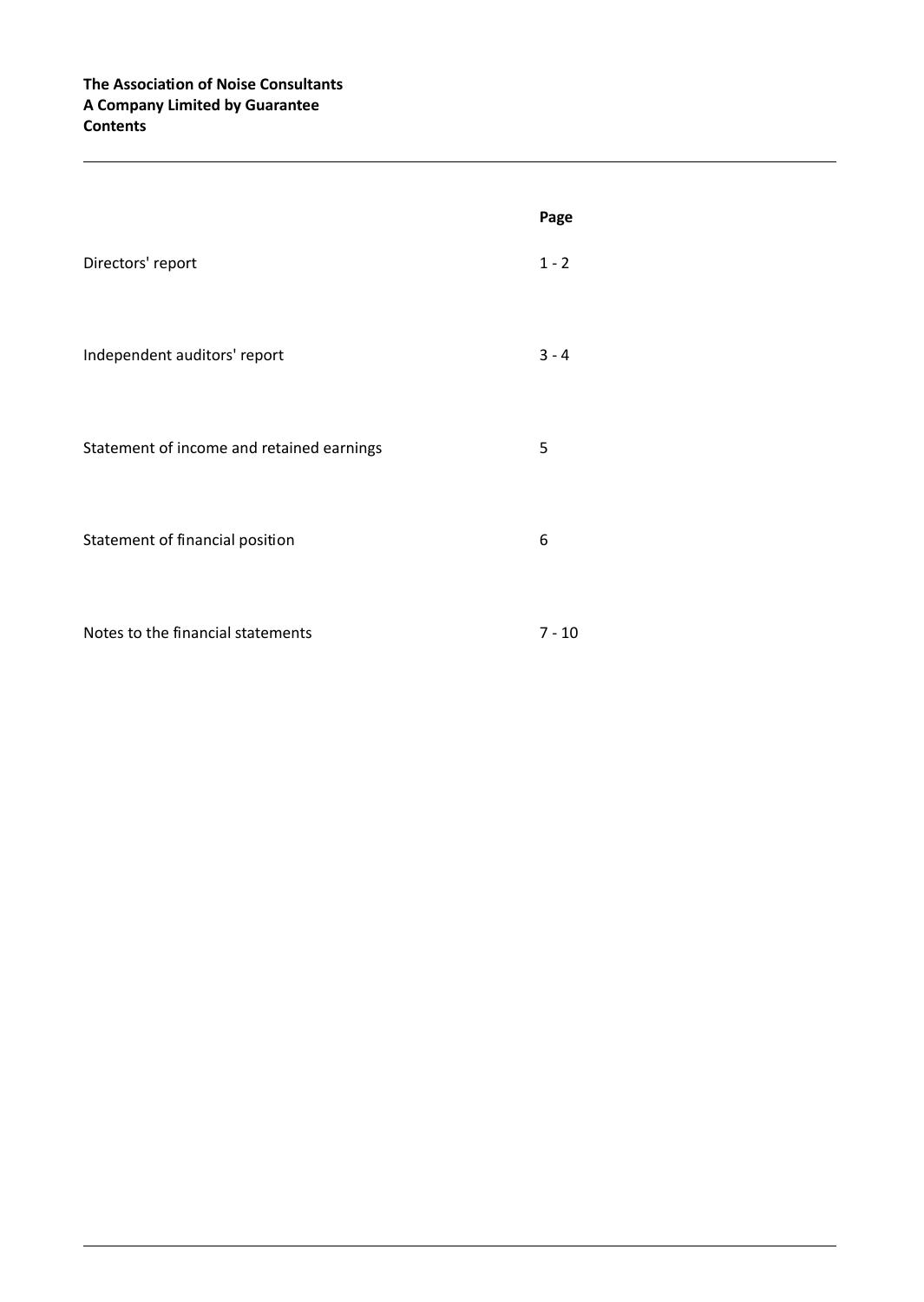The directors present their annual report and financial statements for the year ended 31 December 2016.

## **Principal activities**

The principal activity of the company is to represent and support noise consultancy companies.

### **Directors**

The directors who held office during the year and up to the date of signature of the financial statements were as follows:

| Jack Harvie-Clark      |                          |
|------------------------|--------------------------|
| Andrew Parkin          |                          |
| Martin Raisborough     |                          |
| <b>Richard Greer</b>   | (Resigned 29 June 2016)  |
| <b>Philip Dunbavin</b> | (Resigned 29 June 2016)  |
| Miles Woolley          |                          |
| Daniel Saunders        |                          |
| David Charles          | (Appointed 29 June 2016) |
| Paul Shields           | (Appointed 29 June 2016) |
| David Clarke           | (Appointed 29 June 2016) |
|                        |                          |

### **Auditors**

Saffery Champness have expressed their willingness to remain in office as auditors of the company.

### **Statement of directors' responsibilities**

The directors are responsible for preparing the annual report and the financial statements in accordance with applicable law and regulations.

Company law requires the directors to prepare financial statements for each financial year. Under that law the directors have elected to prepare the financial statements in accordance with United Kingdom Generally Accepted Accounting Practice (United Kingdom Accounting Standards and applicable law). Under company law the directors must not approve the financial statements unless they are satisfied that they give a true and fair view of the state of affairs of the company and of the profit or loss of the company for that period. In preparing these financial statements, the directors are required to:

- select suitable accounting policies and then apply them consistently;
- make judgements and accounting estimates that are reasonable and prudent;
- prepare the financial statements on the going concern basis unless it is inappropriate to presume that the company will continue in business.

The directors are responsible for keeping adequate accounting records that are sufficient to show and explain the company's transactions and disclose with reasonable accuracy at any time the financial position of the company and enable them to ensure that the financial statements comply with the Companies Act 2006. They are also responsible for safeguarding the assets of the company and hence for taking reasonable steps for the prevention and detection of fraud and other irregularities.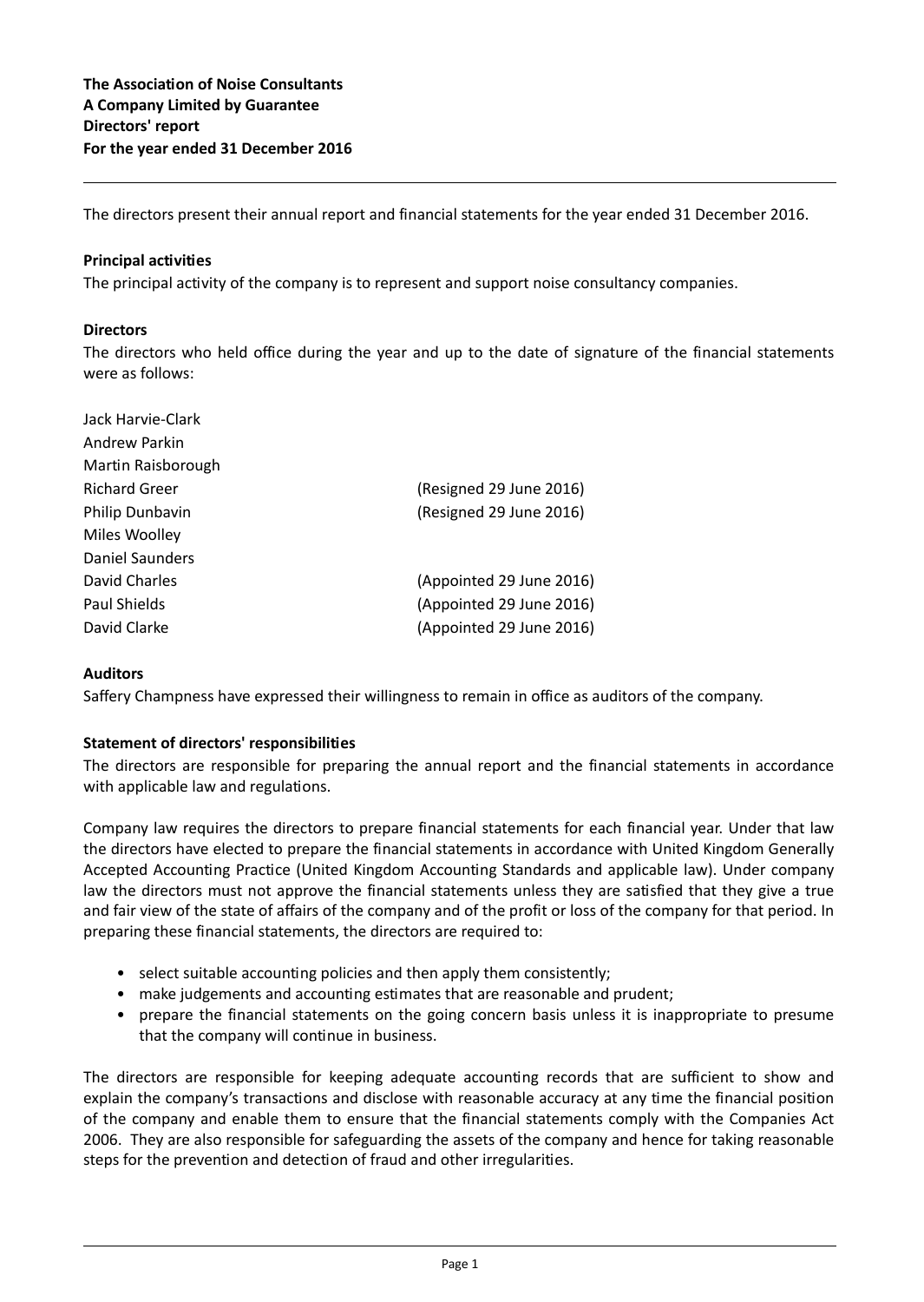### **Statement of disclosure to auditors**

So far as the directors are aware, there is no relevant audit information of which the company's auditors are unaware. Additionally, the directors have taken all the necessary steps that they ought to have taken as directors in order to make themselves aware of all relevant audit information and to establish that the company's auditors are aware of that information.

This report has been prepared in accordance with the provisions applicable to companies entitled to the small companies exemption.

On behalf of the board

..............................

Martin Raisborough **Director** .........................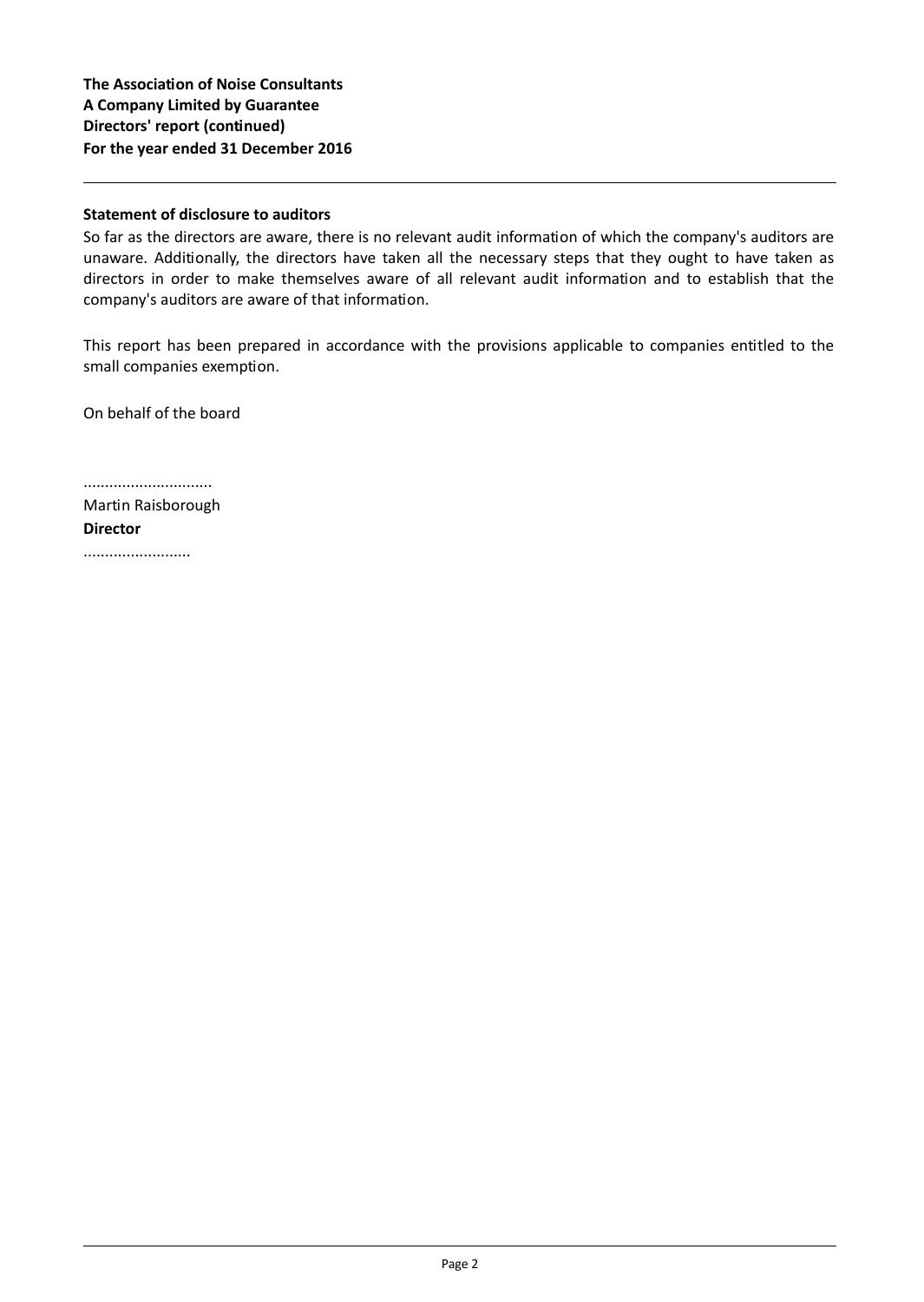We have audited the financial statements of The Association of Noise Consultants for the year ended 31 December 2016 set out on pages 5 to 10. The financial reporting framework that has been applied in their preparation is applicable law and United Kingdom Accounting Standards (United Kingdom Generally Accepted Accounting Practice), including FRS 102 "The Financial Reporting Standard applicable in the UK and Republic of Ireland".

This report is made solely to the company's members, as a body, in accordance with Chapter 3 of Part 16 of the Companies Act 2006. Our audit work has been undertaken so that we might state to the company's members those matters we are required to state to them in an auditors' report and for no other purpose. To the fullest extent permitted by law, we do not accept or assume responsibility to anyone other than the company and the company's members as a body, for our audit work, for this report, or for the opinions we have formed.

# **Respective responsibilities of directors and auditors**

As explained more fully in the Directors' Responsibilities Statement set out on pages 1 - 2, the directors are responsible for the preparation of the financial statements and for being satisfied that they give a true and fair view. Our responsibility is to audit and express an opinion on the financial statements in accordance with applicable law and International Standards on Auditing (UK and Ireland). Those standards require us to comply with the Auditing Practices Board's Ethical Standards for Auditors.

# **Scope of the audit of the financial statements**

An audit involves obtaining evidence about the amounts and disclosures in the financial statements sufficient to give reasonable assurance that the financial statements are free from material misstatement, whether caused by fraud or error. This includes an assessment of: whether the accounting policies are appropriate to the company's circumstances and have been consistently applied and adequately disclosed; the reasonableness of significant accounting estimates made by the directors; and the overall presentation of the financial statements. In addition, we read all the financial and non-financial information in the annual report to identify material inconsistencies with the audited financial statements and to identify any information that is apparently materially incorrect based on, or materially inconsistent with, the knowledge acquired by us in the course of performing the audit. If we become aware of any apparent material misstatements or inconsistencies we consider the implications for our report.

### **Opinion on financial statements**

In our opinion the financial statements:

- give a true and fair view of the state of the company's affairs as at 31 December 2016 and of its profit for the year then ended;
- have been properly prepared in accordance with United Kingdom Generally Accepted Accounting Practice; and
- have been prepared in accordance with the requirements of the Companies Act 2006.

# **Opinion on other matters prescribed by the Companies Act 2006**

In our opinion, based on the work undertaken in the course of our audit, the information given in the Directors' Report for the financial year for which the financial statements are prepared is consistent with the financial statements, and the Directors' Report has been prepared in accordance with applicable legal requirements.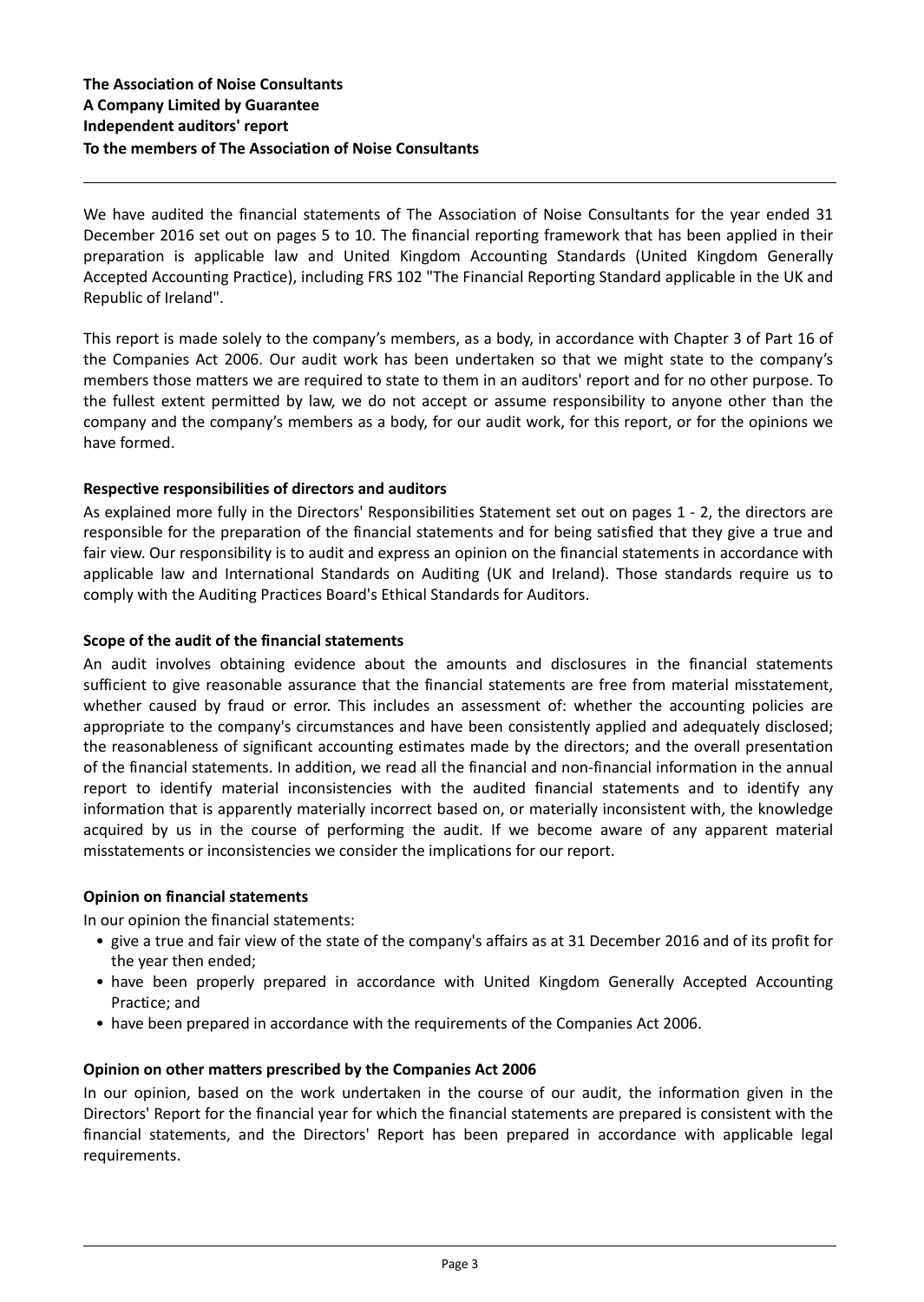# **Matters on which we are required to report by exception**

In the light of the knowledge and understanding of the company and its environment obtained in the course of the audit, we have not identified material misstatements in the Directors' Report.

We have nothing to report in respect of the following matters where the Companies Act 2006 requires us to report to you if, in our opinion:

- adequate accounting records have not been kept, or returns adequate for our audit have not been received from branches not visited by us; or
- the financial statements are not in agreement with the accounting records and returns; or
- certain disclosures of directors' remuneration specified by law are not made; or
- we have not received all the information and explanations we require for our audit; or
- the directors were not entitled to prepare the financial statements in accordance with the small companies regime and take advantage of the small companies' exemption in preparing the Directors' Report and take advantage of the small companies exemption from the requirement to prepare a Strategic Report.

**Karen Bartlett (Senior Statutory Auditor) for and on behalf of Saffery Champness LLP** .........................

**Chartered Accountants Statutory Auditors** St John's Court

Easton Street High Wycombe HP11 1JX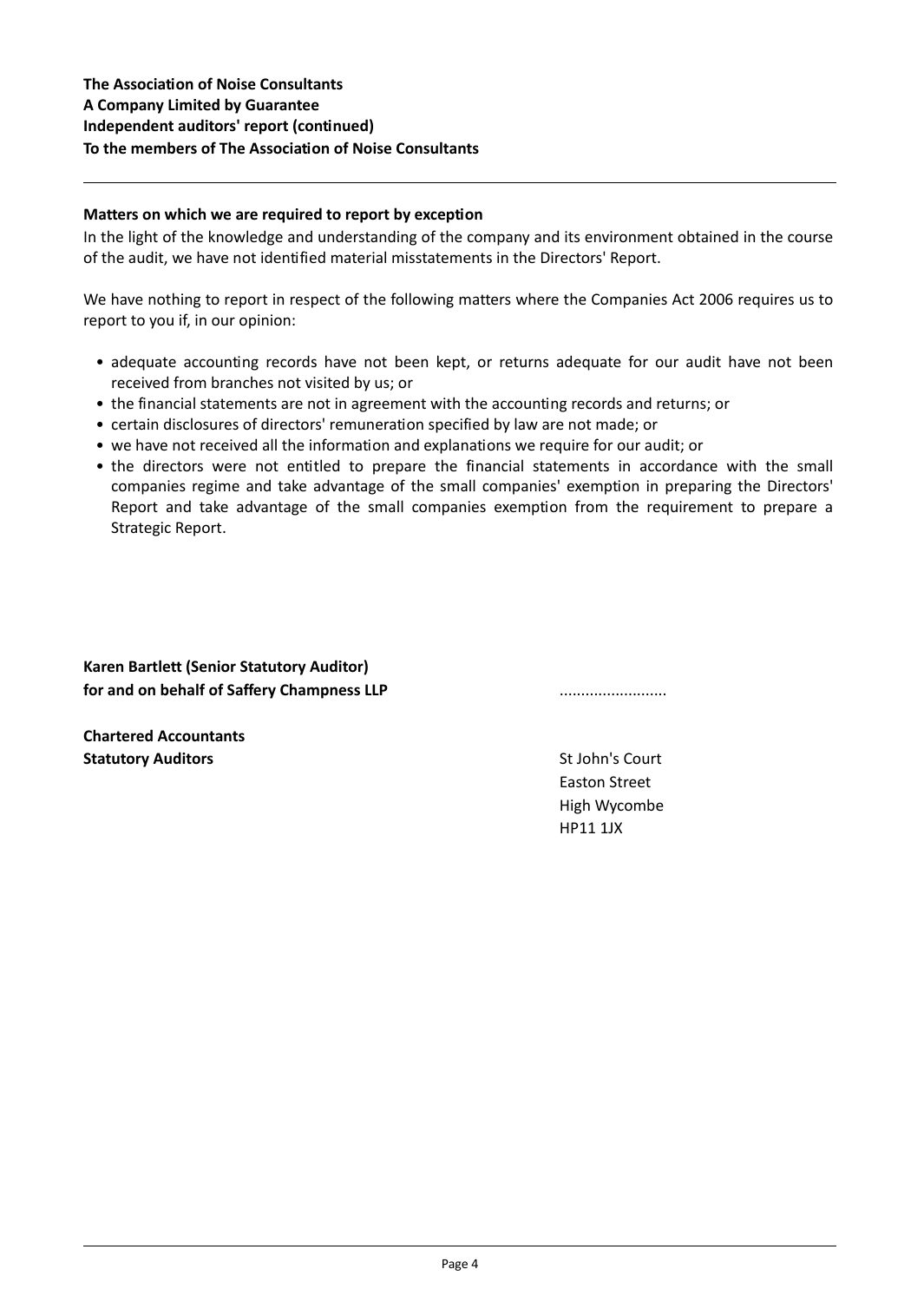|                                        | <b>Notes</b>   | 2016<br>£  | 2015<br>£  |
|----------------------------------------|----------------|------------|------------|
| <b>Turnover</b>                        |                | 304,447    | 280,763    |
| Cost of sales                          |                | (157, 423) | (147, 073) |
| <b>Gross profit</b>                    |                | 147,024    | 133,690    |
| Administrative expenses                |                | (131, 813) | (111, 457) |
| <b>Operating profit</b>                | $\overline{2}$ | 15,211     | 22,233     |
| Interest receivable and similar income |                | 1,196      | 1,467      |
| <b>Profit before taxation</b>          |                | 16,407     | 23,700     |
| Taxation                               |                | (3, 285)   | (4,740)    |
| Profit for the financial year          |                | 13,122     | 18,960     |
| Retained earnings at 1 January 2016    |                | 225,100    | 206,140    |
| Retained earnings at 31 December 2016  |                | 238,222    | 225,100    |
|                                        |                |            |            |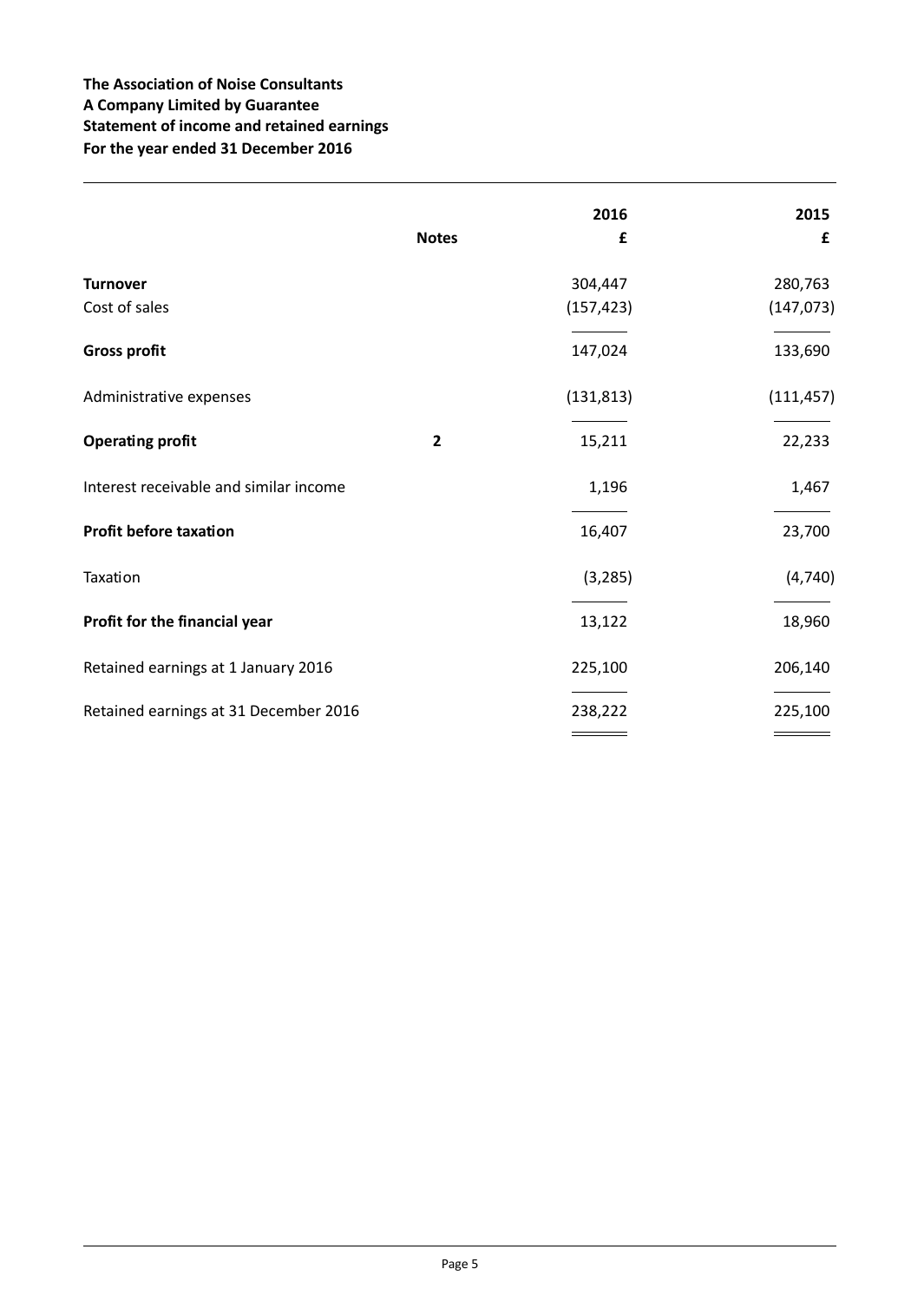|                                       |              |           | 2016    |           | 2015    |
|---------------------------------------|--------------|-----------|---------|-----------|---------|
|                                       | <b>Notes</b> | £         | £       | £         | £       |
| <b>Current assets</b>                 |              |           |         |           |         |
| <b>Stocks</b>                         |              | 1,276     |         | 1,623     |         |
| Debtors                               | 4            | 50,322    |         | 53,130    |         |
| Cash at bank and in hand              |              | 219,386   |         | 199,582   |         |
|                                       |              | 270,984   |         | 254,335   |         |
| Creditors: amounts falling due within |              |           |         |           |         |
| one year                              | 5            | (32, 762) |         | (29, 235) |         |
| <b>Net current assets</b>             |              |           | 238,222 |           | 225,100 |
|                                       |              |           |         |           |         |
| <b>Capital and reserves</b>           |              |           |         |           |         |
| Profit and loss reserves              |              |           | 238,222 |           | 225,100 |
|                                       |              |           |         |           |         |

These financial statements have been prepared in accordance with the provisions applicable to companies subject to the small companies' regime.

The financial statements were approved by the board of directors and authorised for issue on ......................... and are signed on its behalf by:

.............................. Martin Raisborough **Director**

**Company Registration No. 05289002**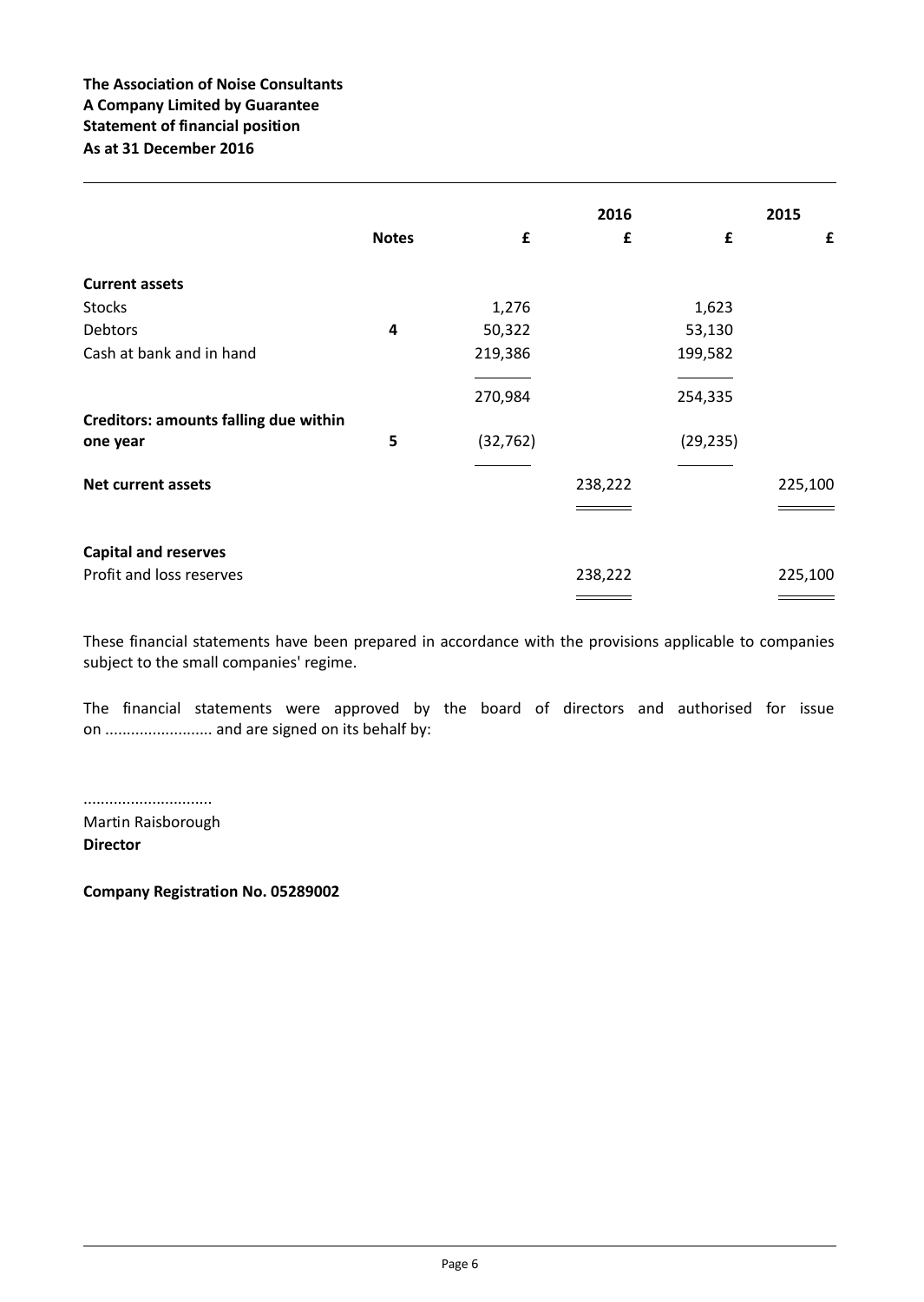#### **1 Accounting policies**

#### **Company information**

The Association of Noise Consultants is a private company limited by shares incorporated in England and Wales. The registered office is 19 Omega Business Village, Thurston Road, Northallerton, DL6 2NJ.

### **1.1 Accounting convention**

These financial statements have been prepared in accordance with FRS 102 "The Financial Reporting Standard applicable in the UK and Republic of Ireland" ("FRS 102") and the requirements of the Companies Act 2006 as applicable to companies subject to the small companies regime. The disclosure requirements of section 1A of FRS 102 have been applied other than where additional disclosure is required to show a true and fair view.

The financial statements are prepared in sterling, which is the functional currency of the company. Monetary amounts in these financial statements are rounded to the nearest £.

The financial statements have been prepared under the historical cost convention, modified to include the revaluation of freehold properties and to include investment properties and certain financial instruments at fair value. The principal accounting policies adopted are set out below.

These financial statements for the year ended 31 December 2016 are the first financial statements of The Association of Noise Consultants prepared in accordance with FRS 102, The Financial Reporting Standard applicable in the UK and Republic of Ireland. The date of transition to FRS 102 was 1 January 2015. The reported financial position and financial performance for the previous period are not affected by the transition to FRS 102.

### **1.2 Turnover**

Turnover is recognised at the fair value of the consideration received or receivable for goods and services provided in the normal course of business, and is shown net of VAT and other sales related taxes. The fair value of consideration takes into account trade discounts, settlement discounts and volume rebates.

### **1.3 Stocks**

Stocks are stated at the lower of cost and estimated selling price less costs to complete and sell. Cost comprises direct materials and, where applicable, direct labour costs and those overheads that have been incurred in bringing the stocks to their present location and condition.

At each reporting date, an assessment is made for impairment. Any excess of the carrying amount of stocks over its estimated selling price less costs to complete and sell is recognised as an impairment loss in profit or loss. Reversals of impairment losses are also recognised in profit or loss.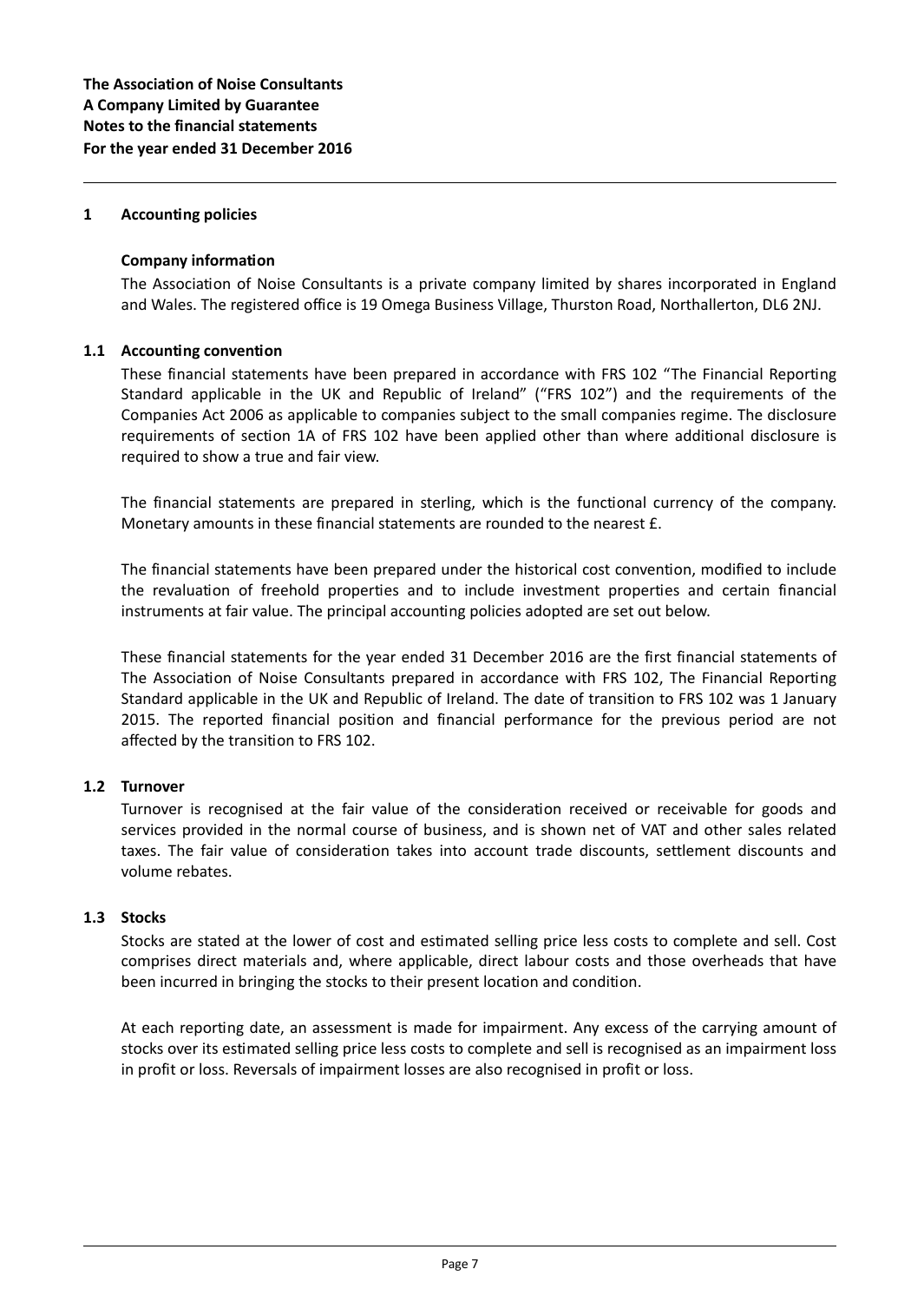### **1 Accounting policies (continued)**

#### **1.4 Financial instruments**

The company has elected to apply the provisions of Section 11 'Basic Financial Instruments' and Section 12 'Other Financial Instruments Issues' of FRS 102 to all of its financial instruments.

Financial instruments are recognised in the company's statement of financial position when the company becomes party to the contractual provisions of the instrument.

Financial assets and liabilities are offset, with the net amounts presented in the financial statements, when there is a legally enforceable right to set off the recognised amounts and there is an intention to settle on a net basis or to realise the asset and settle the liability simultaneously.

#### *Basic financial assets*

Basic financial assets, which include debtors, are initially measured at transaction price including transaction costs and are subsequently carried at amortised cost using the effective interest method unless the arrangement constitutes a financing transaction, where the transaction is measured at the present value of the future receipts discounted at a market rate of interest. Financial assets classified as receivable within one year are not amortised.

#### *Classification of financial liabilities*

Financial liabilities and equity instruments are classified according to the substance of the contractual arrangements entered into. An equity instrument is any contract that evidences a residual interest in the assets of the company after deducting all of its liabilities.

### *Basic financial liabilities*

Basic financial liabilities, including trade and other creditors, bank loans, loans from fellow group companies and preference shares that are classified as debt, are initially recognised at transaction price unless the arrangement constitutes a financing transaction, where the debt instrument is measured at the present value of the future payments discounted at a market rate of interest. Financial liabilities classified as payable within one year are not amortised.

Debt instruments are subsequently carried at amortised cost, using the effective interest rate method.

Trade creditors are obligations to pay for goods or services that have been acquired in the ordinary course of business from suppliers. Accounts payable are classified as 'creditors: amounts falling due within one year' if payment is due within one year or less. If not, they are presented as 'creditors: amounts falling due after more than one year'. Trade creditors are recognised initially at transaction price and subsequently measured at amortised cost using the effective interest method.

#### **1.5 Taxation**

The tax expense represents the sum of the tax currently payable and deferred tax.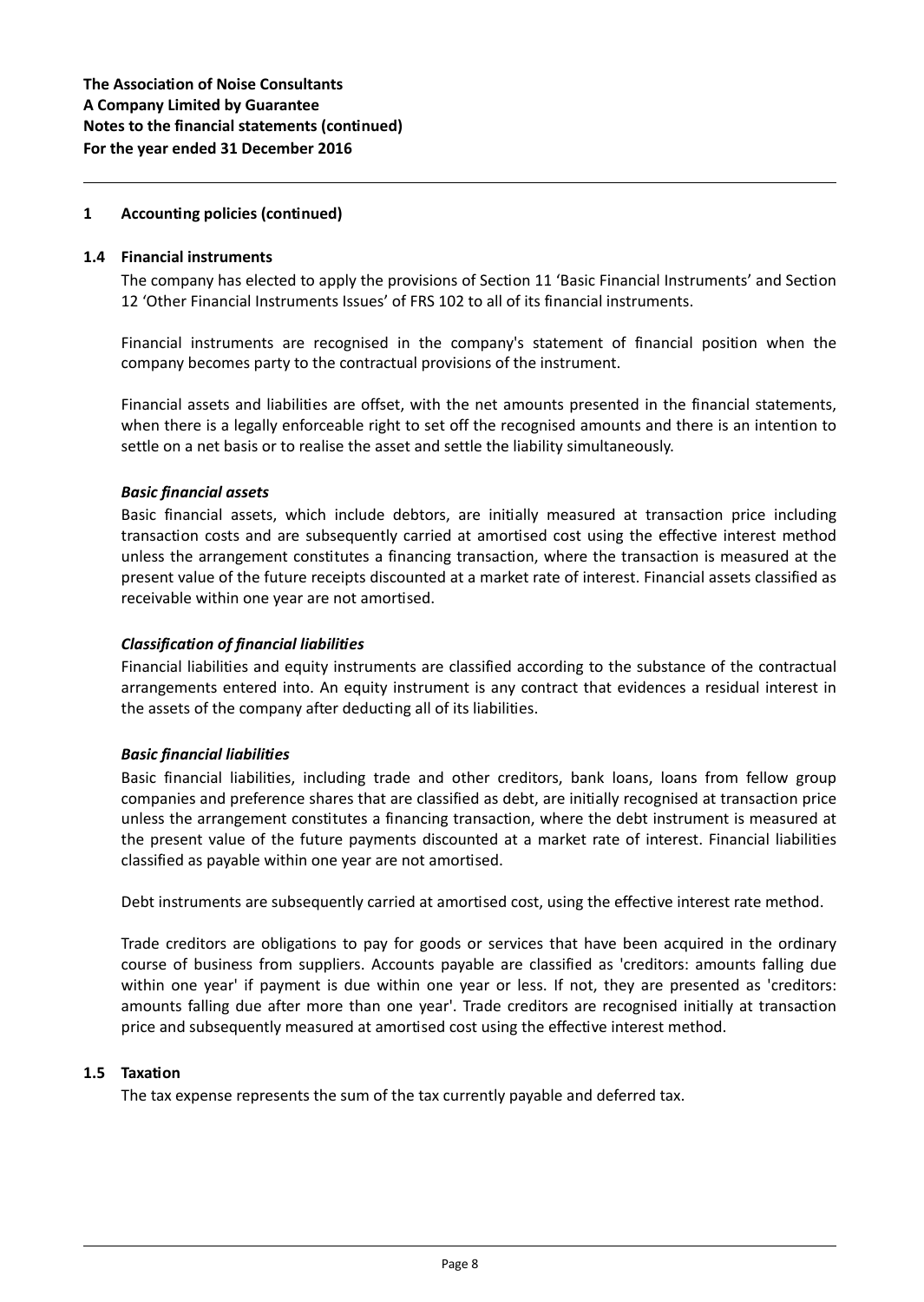## **1 Accounting policies (continued)**

#### *Current tax*

The tax currently payable is based on taxable profit for the year. Taxable profit differs from net profit as reported in the income statement because it excludes items of income or expense that are taxable or deductible in other years and it further excludes items that are never taxable or deductible. The company's liability for current tax is calculated using tax rates that have been enacted or substantively enacted by the reporting end date.

### *Deferred tax*

Deferred taxation is provided at appropriate rates on all timing differences using the liability method only to the extent that, in the opinion of the directors, there is a reasonable probability that a liability or asset will crystallise in the foreseeable future.

### **1.6 Foreign exchange**

Transactions in currencies other than pounds sterling are recorded at the rates of exchange prevailing at the dates of the transactions. At each reporting end date, monetary assets and liabilities that are denominated in foreign currencies are retranslated at the rates prevailing on the reporting end date. Gains and losses arising on translation are included in the income statement for the period.

#### **2 Operating profit**

|                                                                       | 2016  | 2015  |
|-----------------------------------------------------------------------|-------|-------|
| Operating profit for the year is stated after charging/(crediting):   |       |       |
| Fees payable to the company's auditors for the audit of the company's |       |       |
| financial statements                                                  | 3.950 | 4.300 |
|                                                                       |       |       |

#### **3 Employees**

The average monthly number of persons (including directors) employed by the company during the year was 0 (2015 - 0).

#### **4 Debtors**

|                                      | 2016   | 2015   |
|--------------------------------------|--------|--------|
| Amounts falling due within one year: | £      | £      |
| Trade debtors                        | 23,656 | 33,894 |
| Other debtors                        | 26,666 | 19,236 |
|                                      |        |        |
|                                      | 50,322 | 53,130 |
|                                      |        |        |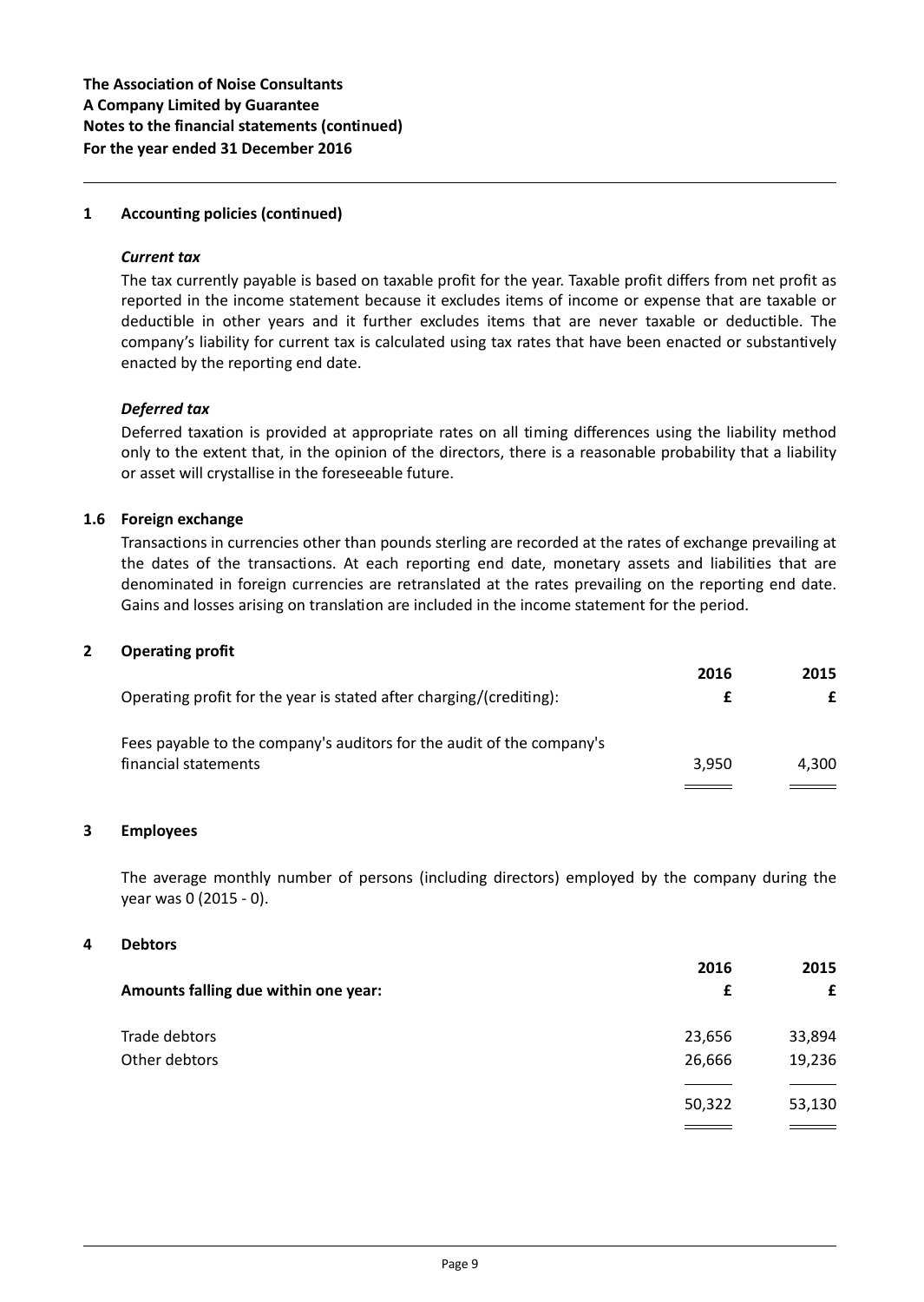| 5. | Creditors: amounts falling due within one year |        |        |
|----|------------------------------------------------|--------|--------|
|    |                                                | 2016   | 2015   |
|    |                                                | £      | £      |
|    | Trade creditors                                | 8,053  | 7,519  |
|    | Corporation tax                                | 3,281  | 4,740  |
|    | Other creditors                                | 21,428 | 16,976 |
|    |                                                |        |        |
|    |                                                | 32,762 | 29,235 |
|    |                                                |        |        |

### **6 Related party transactions**

During the year, the net value of transactions that were settled by the company on behalf of Sound Insulation Testing Register (Ireland) "SITRI", a company incorporated in Ireland and of which The Association of Noise Consultants is a member, was £14,605 (2015 - £10,903). In addition, funds totalling £6,000 (2015 - £nil) were advanced to SITRI in the form of a loan.

The balance due from SITRI at 31 December 2016 is £17,434 (2015 - £9,388).

No guarantees have been given or received.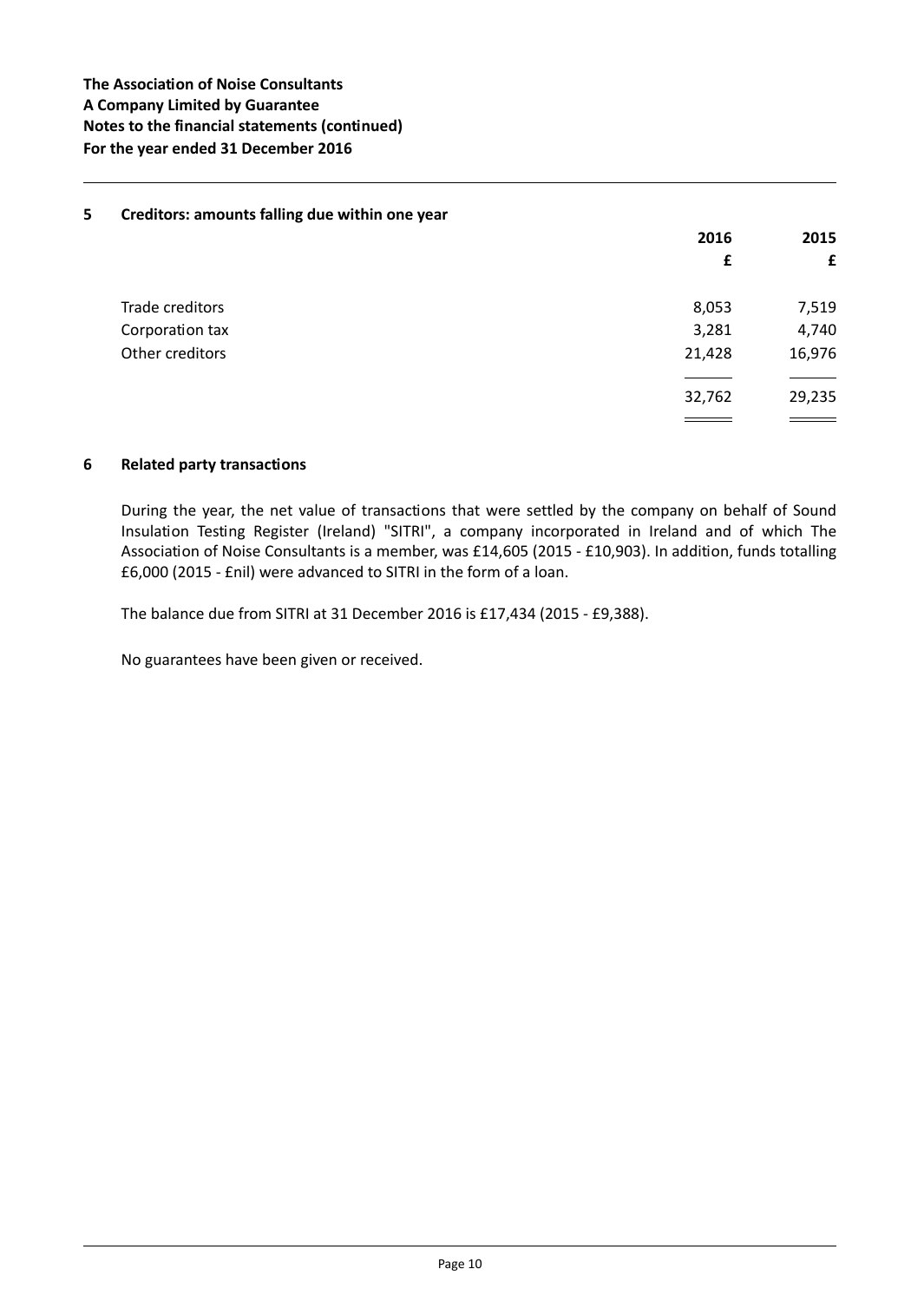|                                |         | 2016       |         | 2015       |
|--------------------------------|---------|------------|---------|------------|
|                                | £       | £          | £       | £          |
| <b>Turnover</b>                |         |            |         |            |
| ANC Registration Scheme income |         | 202,844    |         | 187,734    |
| Other income                   |         | 101,603    |         | 93,029     |
|                                |         | 304,447    |         | 280,763    |
| <b>Cost of sales</b>           |         |            |         |            |
| ANC Registration Scheme costs  | 157,076 |            | 146,831 |            |
| Other direct costs             | 347     |            | 242     |            |
|                                |         | (157, 423) |         | (147, 073) |
|                                |         |            |         |            |
| <b>Gross profit</b>            |         | 147,024    |         | 133,690    |
| <b>Administrative expenses</b> |         | (131, 813) |         | (111, 457) |
| <b>Operating profit</b>        |         | 15,211     |         | 22,233     |
| <b>Investment revenues</b>     |         |            |         |            |
| Bank interest received         | 1,196   |            | 1,467   |            |
|                                |         | 1,196      |         | 1,467      |
| <b>Profit before taxation</b>  |         | 16,407     |         | 23,700     |
|                                |         |            |         |            |

This page does not form part of the financial statements on which the auditors have reported.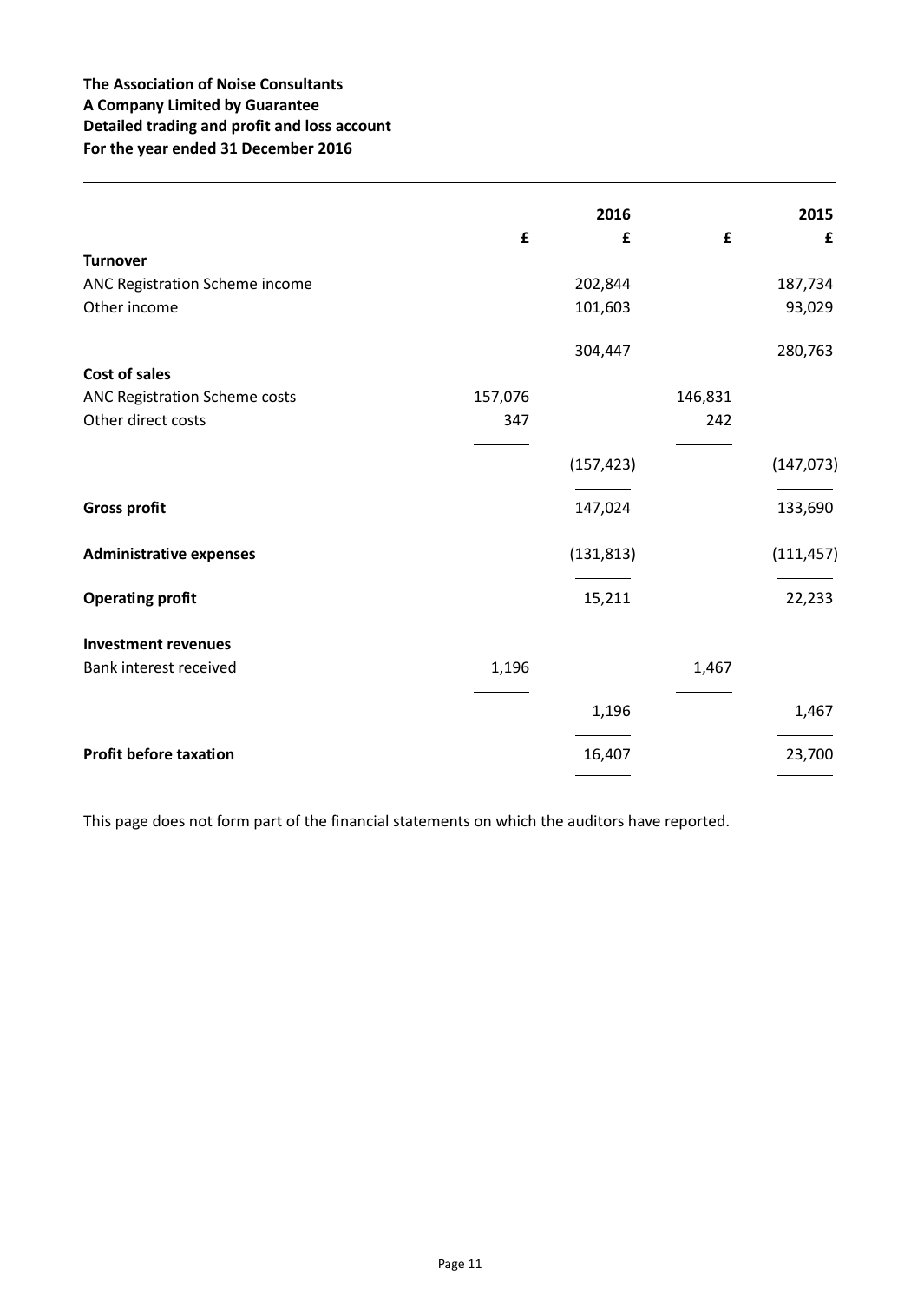|                                | 2016    | 2015    |
|--------------------------------|---------|---------|
|                                | £       | £       |
| <b>Administrative expenses</b> |         |         |
| Secretariat fees               | 53,045  | 51,045  |
| <b>Training</b>                | 2,395   |         |
| Domain registration            | 96      | 100     |
| Annual dinners                 | 242     | 487     |
| Prize money                    | 278     | 595     |
| <b>Travelling expenses</b>     | 3,079   | 2,312   |
| Legal and professional fees    |         | 975     |
| Audit and taxation fees        | 4,725   | 5,085   |
| <b>Bank charges</b>            | 646     | 522     |
| Conference charges             | 18,054  | 6,145   |
| Bad and doubtful debts         | 1,927   |         |
| Printing and stationery        | 1,645   | 1,764   |
| Advertising                    | 2,325   | 2,498   |
| Website development            |         | 160     |
| Telecommunications             | 1,370   | 1,402   |
| Member expenses                | 10,949  | 10,450  |
| Sundry expenses                | 13      | 12      |
| Award expenses                 | 12,430  | 13,566  |
| Committee expenses             | 2,015   | 415     |
| Meeting expenses               | 7,579   | 6,411   |
| ANC projects                   | 9,000   | 7,513   |
|                                | 131,813 | 111,457 |
|                                |         |         |

This page does not form part of the financial statements on which the auditors have reported.